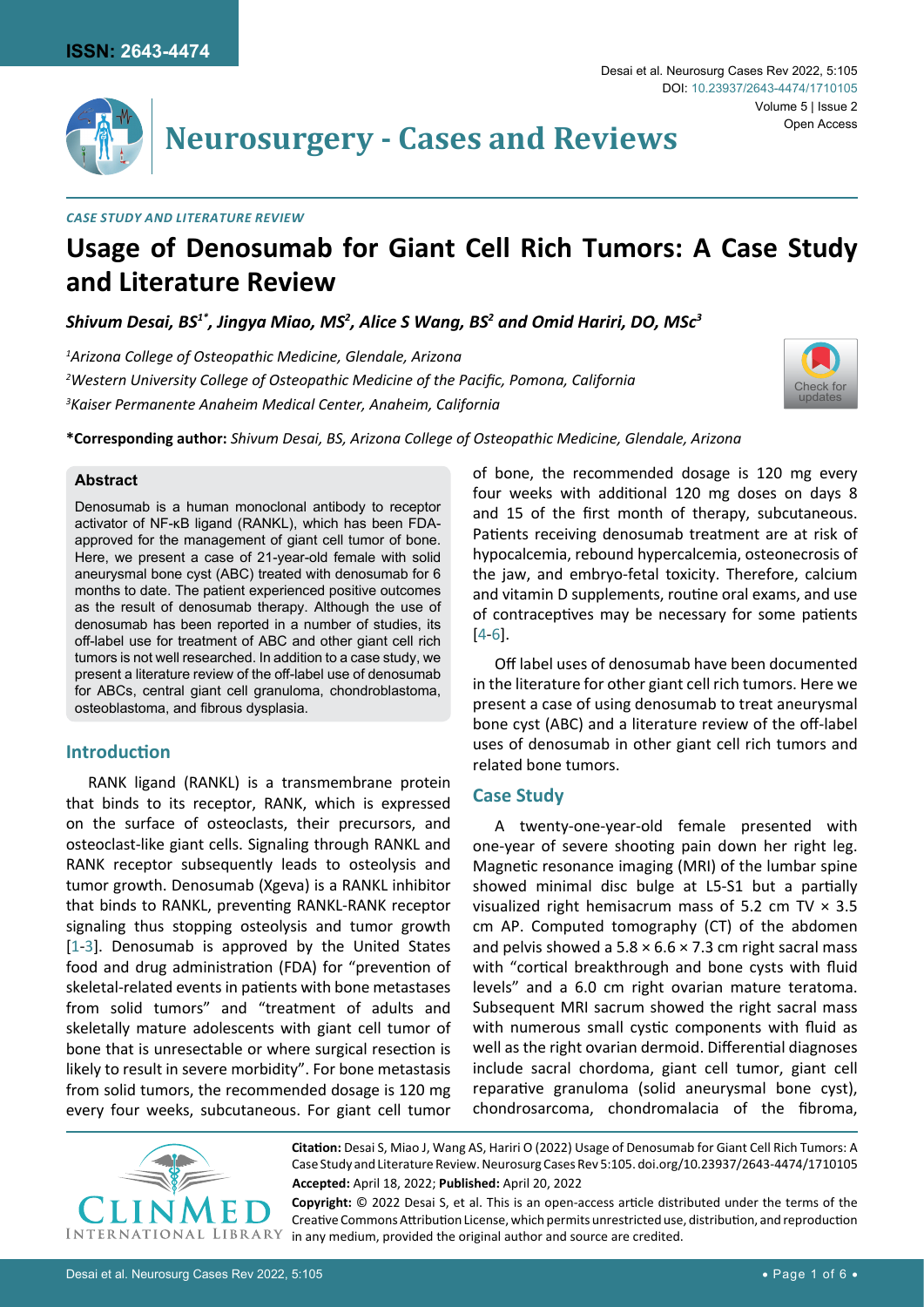benign fibrous histiocytoma. She underwent a CTguided core biopsy of the sacral mass. Pathology was most consistent with giant cell reparative granuloma (solid ABC). Although surgical resection of sacral giant cell tumors may alleviate the mass effect of the tumors on surrounding vascular and neurological structures, this operative treatment approach may compromise important functions resulting in urinary incontinence or bladder incontinence [[7](#page-4-14)]. We found a review article by Alhumaid 2019 that concluded, "Taking into account the limited existing literature, denosumab therapy appears to offer therapeutic clinical and radiological benefits in select patients with ABCs, particularly those patients with locally advanced, recurrent or inoperable diseases". Therefore, we recommended a neo-adjuvant treatment of denosumab 120 mg subcutaneous injection every 28 days for 6 months followed by surgery. Patient agreed to the treatment plan. Baseline level of calcium was 9.4, phosphate 2.3, magnesium 1.6, and creatinine 1.7. At 6 weeks of follow up, her pain improved and she was tolerating denosumab well. At 11 weeks of follow up, MRI sacrum showed 6.4 ×  $4.4 \times 6.5$  cm sacral mass and  $6 \times 6$  cm pelvis mass. At 12 weeks of follow up, she complained of persistent discomfort. At 18 weeks of follow up, she had no bowel, bladder, or sexual dysfunction. At 5 months of follow up, CT abdomen and pelvis scan showed an interval decrease in size to 5.3 cm AP × 6.4 cm TV × 6.5 cm SI and increased sclerosis. The mass demonstrated a persistent but decreased internal cystic/soft tissue component. The right S2-S4 neuroforamina were still obscured by the mass. The mass was still inseparable from the right piriformis muscle. The right ovarian dermoid of 7.3 cm SI remained unchanged in size. At 6 months follow up, the patient was doing well with no new symptoms and her calcium level was 9.4, phosphate was 2.2, magnesium was 1.9, and creatinine was 0.77, and GFR 110. At the most recent visit at 7 month, her latest lab values were calcium 9.1, phosphate 2.5, magnesium 1.8, creatinine 0.77, CFR 110. We recommended the patient to continue with denosumab for another 6 months and monitor her symptoms monthly with a scheduled CT abdomen and pelvis scan at 1 year of denosumab use.

# **Discussion**

Our case illustrates the successful usage of denosumab in the management of ABC. We expected this outcome given that the literature has reported the effectiveness of denosumab in aneurysmal bone cyst [[8](#page-4-6)]. The patient's clinical improvement and radiographic findings over the six-month course of denosumab treatment prompted us to rethink that perhaps surgery may not be necessary immediately. Therefore, the patient did not undergo surgery as previously planned. Our case highlights that the usage of denosumab allows for avoidance of surgery which is associated with the risk of neurological and vascular injuries. Additionally, our patient did not develop the most common adverse reactions and side effects with the usage of denosumab.

Our case is another example of the off-label use of denosumab. Here we describe other off-label uses of denosumab in the treatment of other giant cell rich tumors and related bone tumors since the FDA approval of denosumab use for bone metastases from solid tumors and giant cell tumor of bone in 2013.

# **Aneurysmal bone cysts**

Aneurysmal bone cysts (ABCs) are uncommon, but destructive lesions which frequently present in pediatric patients and young adults [[9](#page-4-4)]. Patients typically present with complaints and evidence of swelling, pain, fractures, and osteolysis [\[10](#page-4-5)]. Traditionally, ABCs were believed to develop as the result of a vascular disturbance within the bone which led to increased intraosseous pressure and subsequent development of cyst-like cavities which contain blood. However, new research also supports the role of the TRE17/USP6 oncogene in the pathogenesis of this disease [\[8](#page-4-6)[,11\]](#page-4-7).

Histologically, these lesions are comprised of cysts filled with blood and fibrous septations comprised of multinucleated giant cells, spindle cells, fibroblasts, and calcifications [[9](#page-4-4)[,10](#page-4-5)[,12](#page-4-8)]. Primary ABCs commonly occur in the spinal column, which presents a multitude of challenges and is associated with increased risk of neurological deficits and morbidity [[12](#page-4-8)[,13](#page-4-9)]. The standard of care for ABCs remains surgical resection and curettage, despite the high morbidity rate [\[14](#page-4-10)]. Alternative therapies such as radiotherapy, sclerotherapy, and arterial embolization are used as well [[10](#page-4-5),[14](#page-4-10)].

Given the histological similarities between ABCs and giant cell rich tumors, denosumab has been used offlabel for the treatment of ABCs. However, considering its off-label use, this medication is predominantly used in patients with locally advanced, recurrent, or inoperable disease [[8\]](#page-4-6). A comprehensive review of the use of denosumab in ABCs, conducted in 2019, concluded that denosumab therapy offers considerable therapeutic and radiographic benefits to patients [[8](#page-4-6)]. Another 2019 review suggests that neoadjuvant treatment of giant cell tumors of the bone, such as ABCs, can help to downstage tumors and results in less morbid surgeries, foregoing the need for complete surgical resection [\[15](#page-4-11)]. Research published by Grahneis, et al. discussed 65 patients with ABCs, 2 of which were treated with embolization followed by systemic denosumab. The results showed stable disease, requiring no need for further treatment [\[16](#page-4-12)]. Further research conducted by Maximen, et al. analyzed the data of 43 patients with ABCs who were treated with denosumab. Alleviation of pain and neurological symptoms was significant as well as radiographic assessment which showed substantial ossification and volume reduction in tumor size [[17](#page-4-13)]. A case published in 2016 reported the successful use of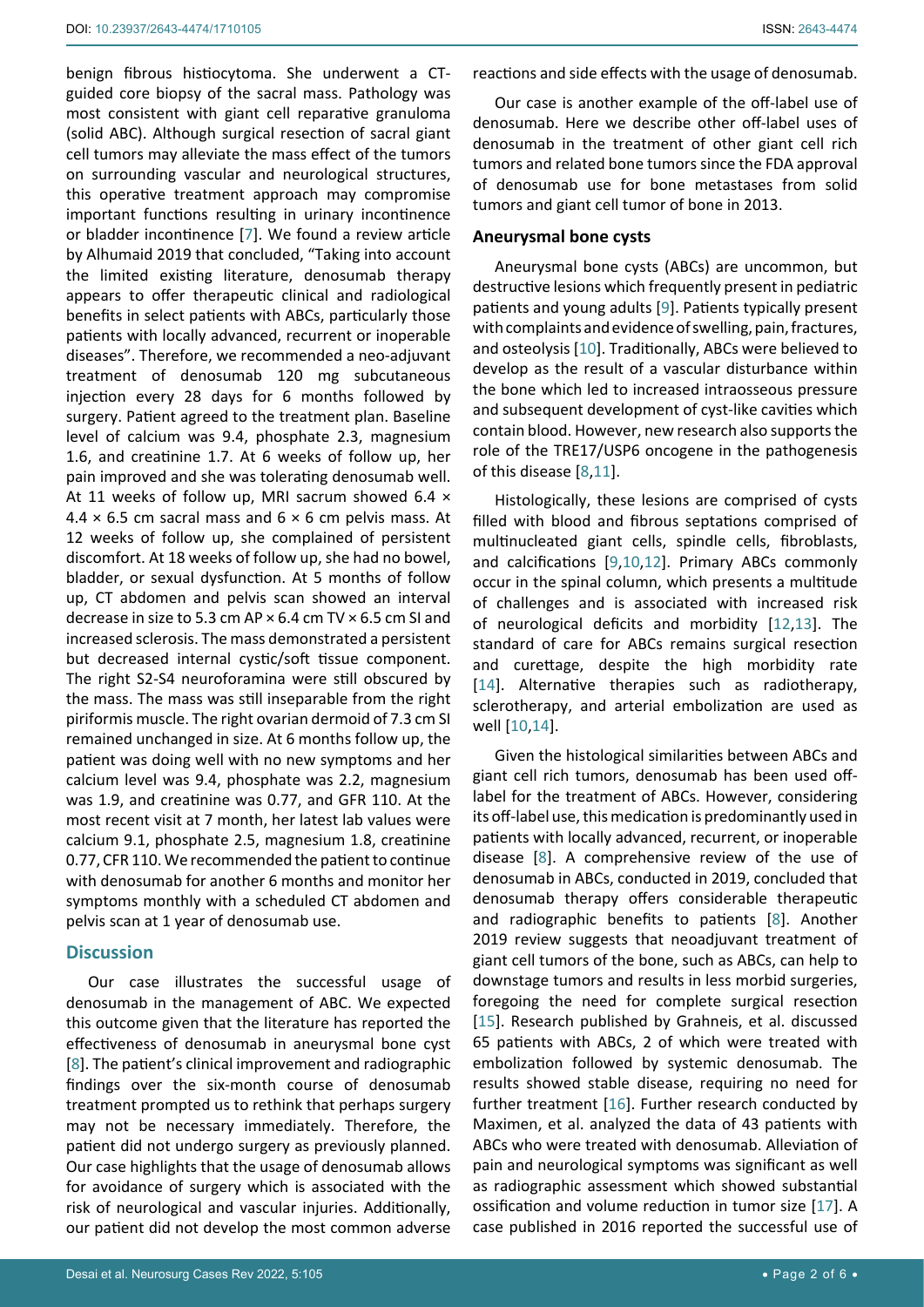denosumab in two patients with ABCs of the lumbar spine who were both pain free after 11-13 administrations of denosumab, 120 mg once per week for 4 weeks followed by 120 mg every 40 days, as well as complete ossification of their lesions upon radiographic imaging [\[12](#page-4-8)]. In 2018 a case series examined the usage of denosumab in 9 patients with ABCs of the spine and pelvis. Each patient received 120 mg of denosumab on day 1, 8, 15, and 29 followed by an injection every 4 weeks, which resulted in all patients who were symptomatic of their ABCs (8 out of 9 patients) reporting complete resolution of their symptoms. At the end of this study, all patients were free of progressive disease [[18\]](#page-4-15).

Furthermore, Raux, et al. reported the complete resolution of pain and reduction of neurological deficits in 5 pediatric patients with inoperable ABCs (4 in the spine), as well as favorable imaging which showed a decrease in lesion size and signs of bone healing [[19](#page-4-16)]. More recently, the 2021 case of a 13-year-old male with a three month history of neck pain and movement restrictions, who was diagnosed with an ABC of the cervical spine, was published. The patient was determined to be resistant to surgery, arterial embolization, and radiotherapy and was subsequently treated with 120 mg of denosumab every 4 weeks, for a total of 6 cycles. The results of this case showed that the patient experienced complete resolution of clinical symptoms by the end of his treatment and his T2 weighted magnetic resonance imaging (MRI) showed evidence of decreased fluid filled levels within his ABC and overall tumor size by his  $6<sup>th</sup>$  cycle of therapy [\[20](#page-4-17)].

Of note, a post-mortem study by Hung, et al. in 2022 included two cases of ABCs. Both patients were treated with denosumab for an average of 4.5 months with radiographic evidence of decreased tumor size and increased ossification and mineralization on CT scan. However, when MRI was conducted, the denosumab treated ABCs appeared to have intermediate to hypointense signal and histology showed elongated and curvilinear strands of bone with empty lacunae. The conclusions of this study was that denosumab treated ABCs showed morphologic changes that could mimic other neoplasms. Therefore, treatment and monitoring requires correlation with clinical history and radiographic findings [[21](#page-4-18)].

# **Central giant cell granuloma**

Central giant cell granulomas (CGCGs) are locally aggressive tumors which most commonly occur in the mandibular region [[22\]](#page-5-11). Histologically, these tumors are similar to giant-cell tumors [\[23](#page-5-12)[,24](#page-5-0)]. These tumors are often considerably deforming due to their location and are most commonly treated with surgical curettage [[25](#page-5-6)]. However, this treatment often results in undesirable damage to the jaws, nerves, teeth, and other underlying structures. Plus, recurrence of this disease is often very damaging to the surrounding structures [\[23,](#page-5-12)[24](#page-5-0)]. Alternative therapies such as corticosteroids and calcitonin have been suggested, but no clinical trials exists [[24,](#page-5-0)[26\]](#page-5-1). Denosumab therapy as a treatment for this condition is a novel idea, with a majority of published evidence occurring in recent years.

In 2022 the largest study published thus far followed 8 patients diagnosed with CGCG of the jaw over a 75 month period. The average age of these patients was 20.5-years-old and each one was treated with a steadily increasing dosing interval of denosumab. The results showed lesion ossification and size reduction in all patients. However, recurrence occurs in 4 of the 7 patents who completed therapy. Primary lesions were typically larger and more aggressive in those patients with reoccurrence [[27](#page-5-2)]. Mariz, et al. described the case of a 9-year-old girl diagnosed with CGCG and successfully treated denosumab in 2021. The patient underwent corticosteroid therapy, which failed, and was subsequently treated with denosumab and surgery. During her treatment the patient experience osteonecrosis of the jaw, which was promptly treated, as well as several episodes of renal dysfunction and hypercalcemia both during and after denosumab treatment. 2 years following her original diagnosis the patient has not had recurrence of disease or additional episodes of rebound hypercalcemia [[28](#page-5-3)]. Likewise, another recent study, consisting of 6 pediatric patients diagnosed with CGCG was conducted and showed evidence of successful treatment with denosumab. None of the patients showed evidence of recurrence by the end of the study [\[29](#page-5-4)]. One month following the publication by Choe, et al., a case series by Pogrel, et al. followed 8 patients, ages 19-32, diagnosed with CGCG over a 60-71-month period. These patients were treated with a regime of denosumab which, by the end of the study, had caused all patient's lesion to become calcified and asymptomatic. No patient had evidence of recurrence over a 5 year period [\[30\]](#page-5-5).

In the case of familial CGCG, one case study has been conducted, following two sisters with a history of multiple recurrent and aggressive tumors. Both of the patient had undergone previous treatments including surgery and corticosteroid therapy. Eventually, denosumab was delivered as treatment and 3.5 years following their last dose of denosumab, neither patient had evidence of CGCG recurrence [\[25](#page-5-6)].

# **Chondroblastoma**

Chondroblastoma is a relatively rare bone tumor, comprising only 1-2% of all primary bone tumors [\[31](#page-5-7)[,32](#page-5-8)]. The histology of the lesion is characterized by chondroblasts and osteoclastic-like giant cells, while the pathology of this malignancy is believed to originate in the osteoclast-like giant cells via the RANK/ RANK-L pathway. The current treatment paradigm for chondroblastoma is surgical resection and occasional radiotherapy [[33-](#page-5-9)[38](#page-5-10)].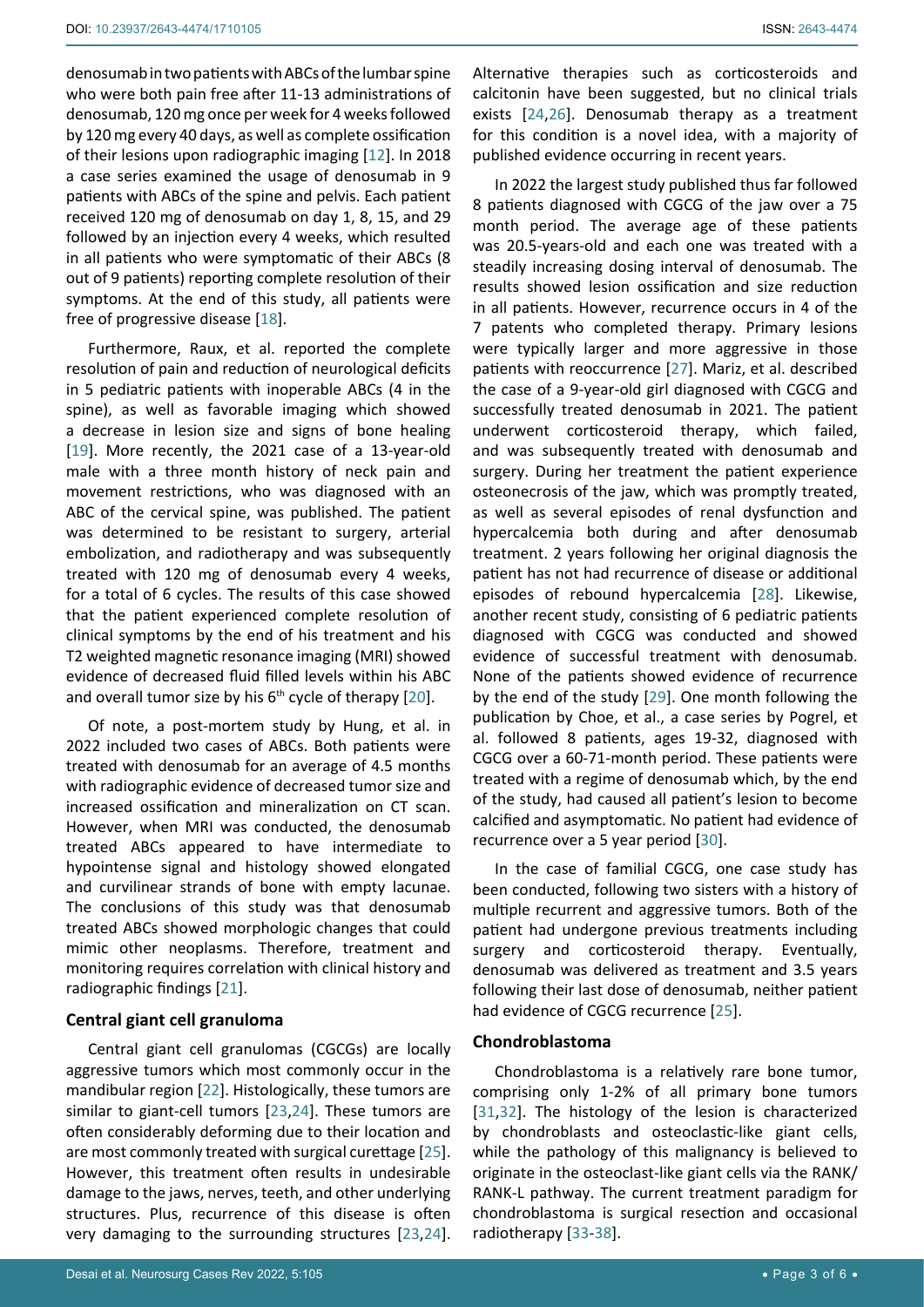Due to the role of the RANK/RANK-L pathway in the pathogenesis of chondroblastoma, the first known usage of denosumab as therapy for chondroblastoma was published in 2017. The case described a 64-yearold male, status post two surgical resections, who was found to have recurrence of his chondroblastoma at the right temporal bone. The patient was started on denosumab therapy and at his 1-year follow up there was no evidence of recurrence. However, repeat imaging 2 years after his initial diagnosis showed recurrence of disease and the patient was again started on denosumab. Following his second course of denosumab, the patient did not experience recurrence of disease [[39\]](#page-5-20). The second reported use of denosumab in chondroblastoma involved a 15-year-old male diagnosed with a lesion of his right ischium and inferior pubic ramus. The patient was started on neoadjuvant denosumab to facilitate bone reconstitution due to the belief that the patient's diseased area of bone would not support curettage and bone grafting. The patient was treated over a 12-week period and then underwent resection of his right pubis and ischium. However, recurrence occurred 8 months post-operation and the patient was again treated with denosumab followed by curettage, radiofrequency ablation, and bone grafting. 4 years later, the patient is well without evidence of recurrence [[40](#page-5-21)]. The latest known use of denosumab for chondroblastoma involved a 16-year-old male presenting for left shoulder pain. Imaging confirmed chondroblastoma of the proximal left humorous as well as evidence of metastasis to the lungs, bilaterally. Surgical resection was determined to not be feasible due to the diffuse nature of disease. As a result, denosumab therapy was started and resulted in progressive minimal reduction and calcification of all lung nodules without evidence of new disease. 20 months following initiation of denosumab, the patient had no new calcifications in the lungs or left humorous as well as decreased size of all pre-existing nodules [[41](#page-5-22)].

#### **Osteoblastoma**

Osteoblastomas are an uncommon class of bone malignancy with a little understood pathogenesis. Current research points towards chromosomal abnormities and alteration in transcription factors as the main molecular pathologies which lead to their development [\[42,](#page-5-23)[43](#page-5-24)]. Clinical symptoms of osteoblastoma are similar to other bone tumors and include pain, pathologic fractures, and localized swelling. These lesions are often difficult to differentiate from other bone tumors due to their indistinct and localized nature on plain radiography. But some have been known to grow extensively and into the intracortical region of bones. Thus, easily becoming confused with an ABC [\[44](#page-5-25)]. Nonetheless, research has shown that osteoblastomas consist predominantly of osteoblasts. These cells exhibit high levels of the RANKL, which leads to high levels of osteoclastic activity and bone resorption. Therefore, by inhibiting the RANK-RANKL pathway, osteoclastic activity could be reduced

and the deleterious effects of osteoblasts could be reduced as well [\[45](#page-5-13)[,46](#page-5-14)].

As a result of its mechanism of action, denosumab has been used as therapy in patients with known osteoblastoma. Published by Reynold, et al., in 2014, the case of a 14-year-old male with an osteoblastoma of the sacrum discussed the use of neo-adjuvant denosumab following en bloc resection. The patient proved to be resistant to radiofrequency ablation and therefore denosumab therapy was administered which resulted in MRI changes indicating osteosclerosis. Post-operative histological findings showed the absence of osteoclasts within and around a sclerotic lesion. Overall, the use of denosumab in this 14-year-old patient caused tumor regression and conversion into a sclerotic mass with well-defined margins. However, it is important to note that in this case, denosumab therapy did not stop the metabolic activity of the lesion, which is why en bloc resection was still pursued [[47](#page-5-15)]. A 2019 case describes the use of denosumab in an 18-year-old male with a history of pain and swelling in his right thumb. Biopsy of this patient's lesion confirmed osteoblastoma and the patient decided on a trial of denosumab therapy. Following this treatment, the patient experienced no pain and had full range of motion of his right thumb. Two years later, the patient experienced recurrence of disease and was again treated with denosumab, which reduced his pain and allow for full range of motion [[48](#page-5-16)]. Lastly, Wong, et al. reported the case of a 20-year-old female who presented with evidence of an osteolytic lesion in her left lateral sacrum. The patient was eventually diagnosed with an osteoblastoma with secondary ABCs. However, due to the location, surgical resection was determined to be to morbid and the patient was treated with denosumab. This therapy stabilized and decreased the size of her lesion as well as pain, allowing her to no longer require pain management therapy [\[49](#page-5-17)].

#### **Fibrous dysplasia**

Fibrous dysplasia (FD) is a rare genetic disorder, in which the normal bone and bone marrow are replaced with abnormal fibrous and immature osseus tissue. Patients with FD often present with skeletal pain, deformities, and a history multiple fractures [[50](#page-5-18)]. This disease can be accompanied by hyper functioning endocrinopathies such as McCune-Albright syndrome, which is caused by a mutation of the GNAS gene. This gene mutation alters downstream cascades of the Gscoupled protein receptor and leads to increased levels of RANKL, causing an overexpression of osteoclastic activities [[51\]](#page-5-19). The current treatment paradigm includes surgical intervention to mediate fractures and deformities in addition to medical therapy using bisphosphonates, which have been shown to be ineffective in the treatment of severe FD [[50](#page-5-18)[,51\]](#page-5-19). Therefore, off-label use of denosumab has been suggested as an alternative treatment [[50,](#page-5-18)[51](#page-5-19)].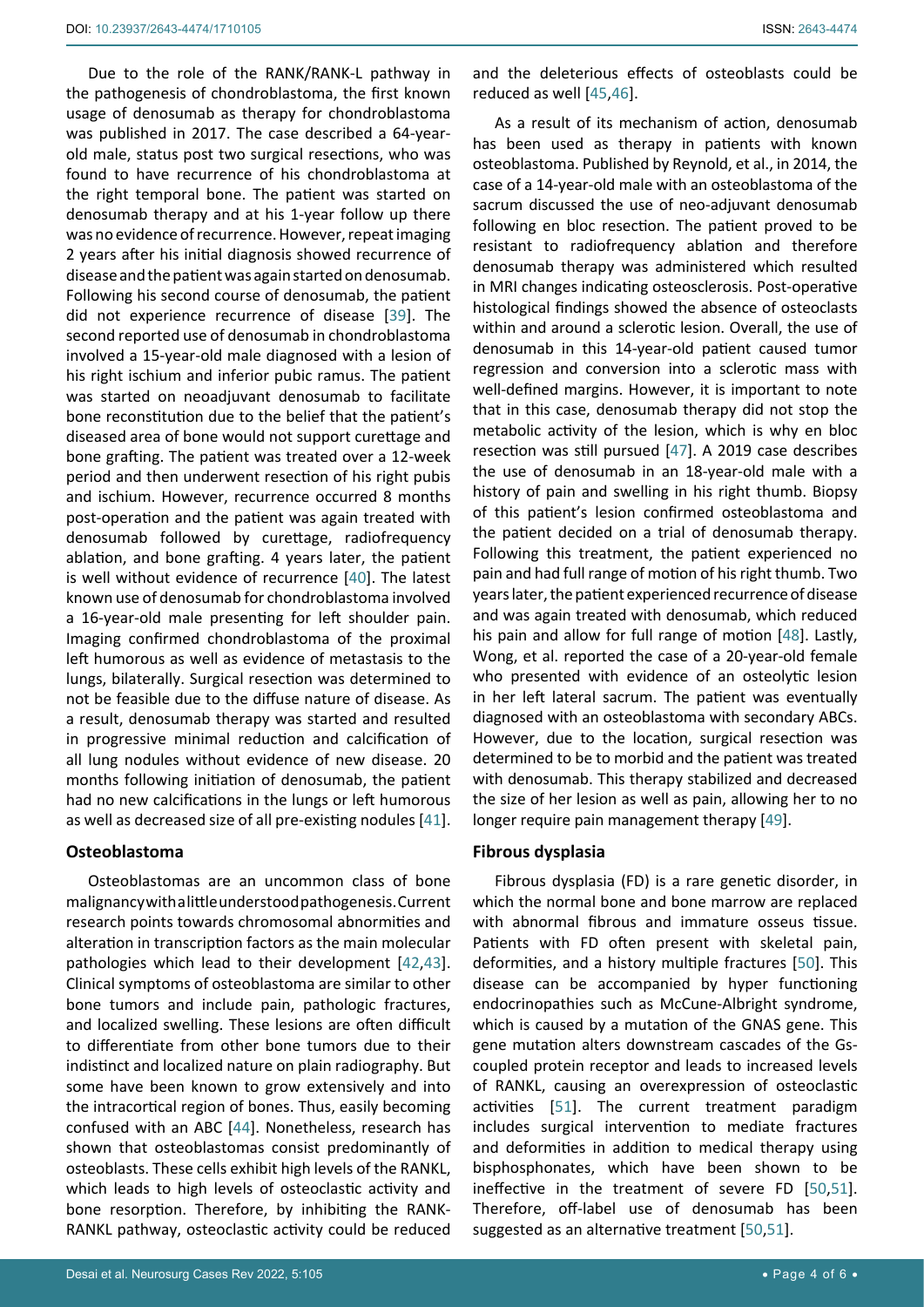A case report by Boyce, et al. involved a 9-year-old boy with severe FD suffering from an aggressive femoral lesion. High-dose denosumab was administered and induced remarkable reduction in pain, bone turnover markers (BTMs), and tumor growth rate. However, discontinuation of denosumab led to dramatic bone turnover rebound and severe hypercalcemia [[50\]](#page-5-18). Later case reports with low-dose denosumab in adult patients also showed efficacy in pain relief and BTMs reductions [[51](#page-5-19)[-54\]](#page-5-26). Adjusted dosage (escalated or tampered) throughout the treatment may be required depending on the patient and clinical scenario [[52](#page-5-27)[,54](#page-5-26)[,55](#page-5-28)]. Meier, et al. conducted an observational study by following 37 adult patients who were diagnosed with FD and treated with denosumab. 21 of these patients experienced improvements in pain and BTMs whereas 16 patients discontinued denosumab due to insufficient pain relief or severe side effects [[55](#page-5-28)]. Continued post-treatment follow-up with a median of 3.2 years revealed BTM rebound that exceeded pretreatment levels. It was determined that high rebound BTMs was associated with high pretreatment levels, good response to denosumab, and multiple injections. Otherwise, no other lesion progressions, fractures, or pain flares were observed and only one patient was found to have asymptomatic hypercalcemia [[55](#page-5-28)]. Although denosumab for the treatment of adult FD patients seem to provide promising outcomes with minimal side effects, withdrawal safety raises concerns and further studies are warranted.

# **Conclusion**

The effectiveness of denosumab varies depending on the pathology of the patient and clinical scenario. Patients with ABCs, CGCGs, osteoblastoma, fibrous dysplasia, and chondroblastoma may all benefit from denosumab therapy, especially disease processes which have been shown to be advanced, metastatic, recurrent, or inoperative. However, the potential adverse effects of initiating denosumab therapy, such as hypercalcemia, osteonecrosis, and recurrence of primary disease following cessation of therapy, must all be considered. Overall, further clinical trials are necessary to determine denosumab's precise place in therapeutic management of giant cell rich bone tumors and other osteolytic diseases.

## **Disclosure of Conflicts of Interest**

No conflicts of interest exist for any of the authors.

# **Funding**

The authors received no specific funding for this work.

### **References**

<span id="page-4-2"></span>1. [Hanley DA, Adachi JD, Bell A, Brown V \(2012\) Denosumab:](https://www.ncbi.nlm.nih.gov/pmc/articles/PMC3549483/)  [Mechanism of action and clinical outcomes. Int J Clin Pract](https://www.ncbi.nlm.nih.gov/pmc/articles/PMC3549483/)  [66: 1139-1146.](https://www.ncbi.nlm.nih.gov/pmc/articles/PMC3549483/)

- 2. (2013) United states food and drug administration: Xgeva (denosumab) Label.
- <span id="page-4-3"></span>3. [Palmerini E, Picci P, Reichardt P, Downey G \(2019\)](https://pubmed.ncbi.nlm.nih.gov/30935298/)  [Malignancy in giant cell tumor of bone: A review of the](https://pubmed.ncbi.nlm.nih.gov/30935298/)  [literature. Technol Cancer Res Treat 18.](https://pubmed.ncbi.nlm.nih.gov/30935298/)
- <span id="page-4-0"></span>4. [Pittman K, Antill YC, Goldrick A, Goh J, de Boer RH \(2017\)](https://onlinelibrary.wiley.com/doi/10.1111/ajco.12517)  [Denosumab: Prevention and management of hypocalcemia,](https://onlinelibrary.wiley.com/doi/10.1111/ajco.12517)  [osteonecrosis of the jaw and atypical fractures. Asia Pac J](https://onlinelibrary.wiley.com/doi/10.1111/ajco.12517)  [Clin Oncol 13: 266-276.](https://onlinelibrary.wiley.com/doi/10.1111/ajco.12517)
- 5. [Chapurlat R \(2018\) Effects and management of denosumab](https://pubmed.ncbi.nlm.nih.gov/29317292/)  [discontinuation. Jt bone spine 85: 515-517.](https://pubmed.ncbi.nlm.nih.gov/29317292/)
- <span id="page-4-1"></span>6. [Lamy O, Stoll D, Aubry-Rozier B, Rodriguez EG \(2019\)](https://pubmed.ncbi.nlm.nih.gov/30659428/)  [Stopping denosumab. Curr Osteoporos Rep 17: 8-15.](https://pubmed.ncbi.nlm.nih.gov/30659428/)
- <span id="page-4-14"></span>7. [Thangaraj R, Grimer RJ, Carter SR, Stirling AJ, Spilsbury J,](https://pubmed.ncbi.nlm.nih.gov/20076978/)  [et al. \(2010\) Giant cell tumour of the sacrum: A suggested](https://pubmed.ncbi.nlm.nih.gov/20076978/)  [algorithm for treatment. Eur Spine J 19: 1189-1194.](https://pubmed.ncbi.nlm.nih.gov/20076978/)
- <span id="page-4-6"></span>8. [Alhumaid I, Abu-Zaid A \(2019\) Denosumab therapy in the](https://pubmed.ncbi.nlm.nih.gov/30972268/)  [management of aneurysmal bone cysts: A comprehensive](https://pubmed.ncbi.nlm.nih.gov/30972268/)  [literature review. Cureus 11: e3989.](https://pubmed.ncbi.nlm.nih.gov/30972268/)
- <span id="page-4-4"></span>9. [Rapp TB, Ward JP, Alaia MJ \(2012\) Aneurysmal bone cyst.](https://pubmed.ncbi.nlm.nih.gov/22474093/)  [J Am Acad Orthop Surg 20: 233-241.](https://pubmed.ncbi.nlm.nih.gov/22474093/)
- <span id="page-4-5"></span>10. [Tsagozis P, Brosjo O \(2015\) Current strategies for the](https://pubmed.ncbi.nlm.nih.gov/26793296/)  [treatment of aneurysmal bone cysts. Orthop Rev \(Pavia\) 7.](https://pubmed.ncbi.nlm.nih.gov/26793296/)
- <span id="page-4-7"></span>11. [Ye Y, Pringle LM, Lau AW, Riquelme DN, Wang H, et al.](https://pubmed.ncbi.nlm.nih.gov/20418905/)  [\(2010\) TRE17/USP6 oncogene translocated in aneurysmal](https://pubmed.ncbi.nlm.nih.gov/20418905/)  [bone cyst induces matrix metalloproteinase production via](https://pubmed.ncbi.nlm.nih.gov/20418905/)  [activation of NF-kappaB. Oncogene 29: 3619-3629.](https://pubmed.ncbi.nlm.nih.gov/20418905/)
- <span id="page-4-8"></span>12. [Ghermandi R, Terzi S, Gasbarrini A, Boriani S \(2016\)](https://pubmed.ncbi.nlm.nih.gov/27649673/)  [Denosumab: Non-surgical treatment option for selective](https://pubmed.ncbi.nlm.nih.gov/27649673/)  [arterial embolization resistant aneurysmal bone cyst of the](https://pubmed.ncbi.nlm.nih.gov/27649673/)  [spine and sacrum. Case report. Eur Rev Med Pharmacol](https://pubmed.ncbi.nlm.nih.gov/27649673/)  [Sci 20: 3692-3695.](https://pubmed.ncbi.nlm.nih.gov/27649673/)
- <span id="page-4-9"></span>13. [Lim JBT, Sharma H, Reid R, Reece AT \(2012\) Aneurysmal](https://pubmed.ncbi.nlm.nih.gov/22933679/)  [bone cysts of the vertebrae. J Orthop Surg \(Hong Kong\)](https://pubmed.ncbi.nlm.nih.gov/22933679/)  [20: 201-204.](https://pubmed.ncbi.nlm.nih.gov/22933679/)
- <span id="page-4-10"></span>14. [Park HY, Yang SK, Sheppard WL, Hegde V, Zoller SD, et](https://www.ncbi.nlm.nih.gov/pmc/articles/PMC5127951/)  [al. \(2016\) Current management of aneurysmal bone cysts.](https://www.ncbi.nlm.nih.gov/pmc/articles/PMC5127951/)  [Curr Rev Musculoskelet Med 9: 435-444.](https://www.ncbi.nlm.nih.gov/pmc/articles/PMC5127951/)
- <span id="page-4-11"></span>15. [Lipplaa A, Dijkstra S, Gelderblom H \(2019\) Challenges of](https://pubmed.ncbi.nlm.nih.gov/30844887/)  [denosumab in giant cell tumor of bone, and other giant cell](https://pubmed.ncbi.nlm.nih.gov/30844887/)[rich tumors of bone. Curr Opin Oncol 31: 329-335.](https://pubmed.ncbi.nlm.nih.gov/30844887/)
- <span id="page-4-12"></span>16. [Grahneis F, Klein A, Baur-Melnyk A, Knosel T, Birkenmaier](https://www.ncbi.nlm.nih.gov/pmc/articles/PMC6706632/)  [C, et al. \(2019\) Aneurysmal bone cyst: A review of 65](https://www.ncbi.nlm.nih.gov/pmc/articles/PMC6706632/)  [patients. J bone Oncol 18: 100255.](https://www.ncbi.nlm.nih.gov/pmc/articles/PMC6706632/)
- <span id="page-4-13"></span>17. [Maximen J, Robin F, Tronchot A, Rossetti A, Ropars M, et](https://pubmed.ncbi.nlm.nih.gov/34481945/)  [al. \(2022\) Denosumab in the management of aneurysmal](https://pubmed.ncbi.nlm.nih.gov/34481945/)  [bone cyst. Jt bone spine 89: 105260.](https://pubmed.ncbi.nlm.nih.gov/34481945/)
- <span id="page-4-15"></span>18. [Palmerini E, Ruggieri P, Angelini A, Boriani S, Campanacci](https://pubmed.ncbi.nlm.nih.gov/30086700/)  [D, et al. \(2018\) Denosumab in patients with aneurysmal](https://pubmed.ncbi.nlm.nih.gov/30086700/)  [bone cysts: A case series with preliminary results. Tumori](https://pubmed.ncbi.nlm.nih.gov/30086700/)  [104: 344-351.](https://pubmed.ncbi.nlm.nih.gov/30086700/)
- <span id="page-4-16"></span>19. [Raux S, Bouhamama A, Gaspar N, Brugieres L, Entz-](https://pubmed.ncbi.nlm.nih.gov/31358461/)[Werle N, et al. \(2019\) Denosumab for treating aneurysmal](https://pubmed.ncbi.nlm.nih.gov/31358461/)  [bone cysts in children. Orthop Traumatol Surg Res 105:](https://pubmed.ncbi.nlm.nih.gov/31358461/)  [1181-1185.](https://pubmed.ncbi.nlm.nih.gov/31358461/)
- <span id="page-4-17"></span>20. [Fadavi P, Arefpour AM, Hariri R, Vasheghani M, Garousi M,](https://pubmed.ncbi.nlm.nih.gov/34745616/)  [et al. \(2021\) Dramatic response of aneurysmal bone cyst to](https://pubmed.ncbi.nlm.nih.gov/34745616/)  [denosumab: Case report and literature review. Clin Case](https://pubmed.ncbi.nlm.nih.gov/34745616/)  [Rep 9: e04993.](https://pubmed.ncbi.nlm.nih.gov/34745616/)
- <span id="page-4-18"></span>21. [Hung YP, Bredella MA, Lobmaier IVK, Lozano-Calderon](https://pubmed.ncbi.nlm.nih.gov/35114728/)